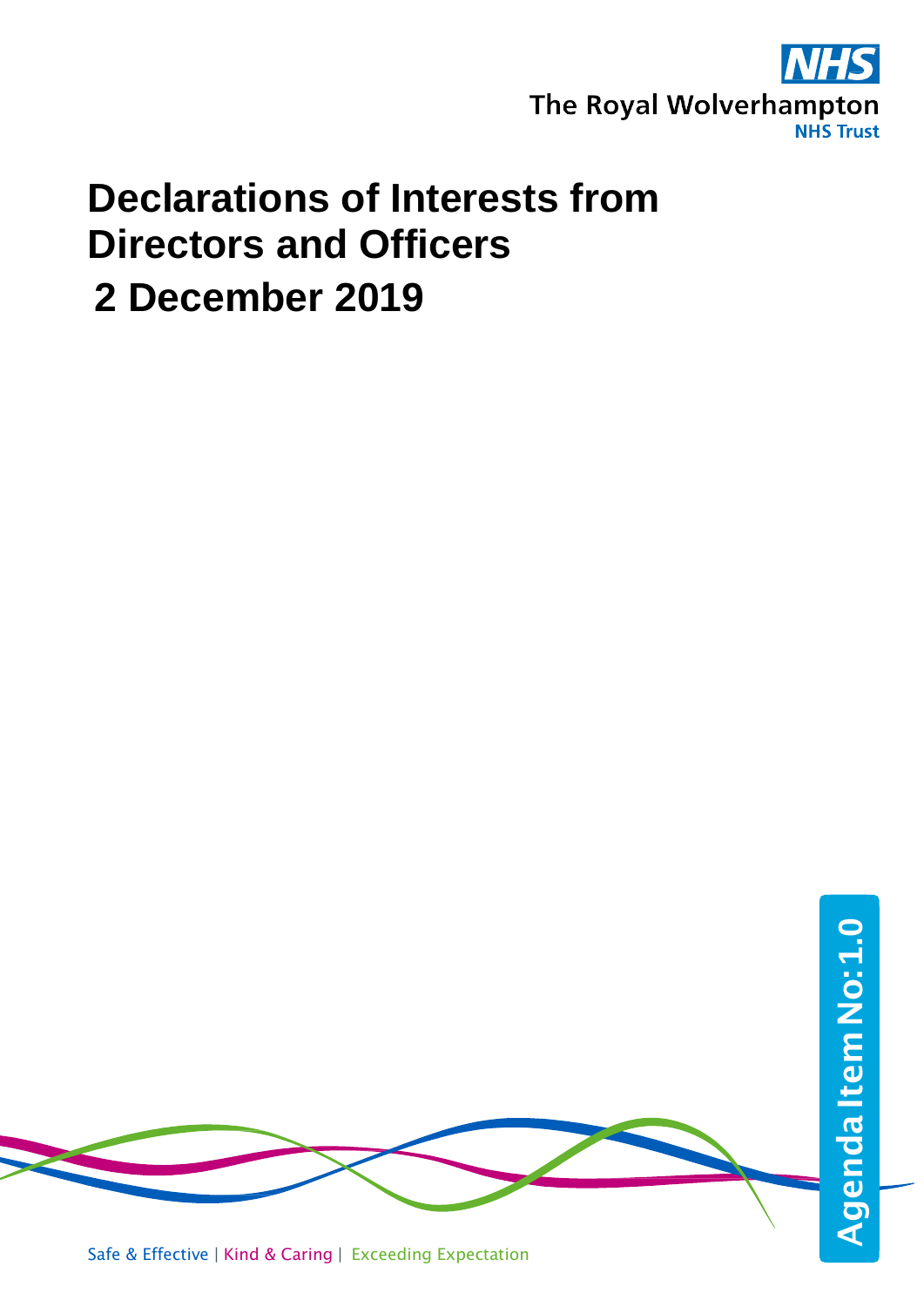## **RWT – REGISTER OF DIRECTOR'S INTEREST 2 DECEMBER 2019**

**Board Member Construction Position Position Declaration Declaration** 

| Ann-Marie Cannaby | <b>Chief Nursing Officer</b> | • Birmingham City University - Professor of Nursing Sciences                                                      |
|-------------------|------------------------------|-------------------------------------------------------------------------------------------------------------------|
| Ann-Marie Cannaby | <b>Chief Nursing Officer</b> | • Royal College of Nursing - Member                                                                               |
| Ann-Marie Cannaby | <b>Chief Nursing Officer</b> | • Warwick University - Research fellow (Honorary)                                                                 |
| Ann-Marie Cannaby | <b>Chief Nursing Officer</b> | • Higher Education Academy - Teaching Fellow                                                                      |
| Ann-Marie Cannaby | <b>Chief Nursing Officer</b> | • Ann-Marie Cannaby Ltd. - Director                                                                               |
| Ann-Marie Cannaby | <b>Chief Nursing Officer</b> | • Leicester and Leicestershire Photographic Society - Member                                                      |
| Ann-Marie Cannaby | <b>Chief Nursing Officer</b> | • La Trobe University, Victoria, Australia - Honorary Visiting Fellow                                             |
| Alan Duffell      | Director of Workforce        | • Member of the CIPD (Chartered Institute for Personnel and<br>Development)                                       |
| Alan Duffell      | Director of Workforce        | • Member of Chartered Management Institute                                                                        |
| Roger Dunshea     | Non-Executive Director       | • General Chiropractic Council - Lay member, Chair of Audit<br>committee (3/12/18)                                |
| Roger Dunshea     | Non-Executive Director       | • Geological Society of London - Chair of Audit Committee<br>(14/12/18)                                           |
| Roger Dunshea     | Non-Executive Director       | • Independent member of the Welsh Government Audit and Risk<br><b>Committee for Education and Public Services</b> |
| Rosi Edwards      | Non-Executive Director       | • Labour Party member                                                                                             |
| Rosi Edwards      | Non-Executive Director       | • Lay member of West Midlands ACCEA                                                                               |
| Rosi Edwards      | Non-Executive Director       | • President of Birmingham Health Safety and Environment<br>Association (from March 2016)                          |
| Rosi Edwards      | Non-Executive Director       | • Daughter as an employee of Unite the Union takes part in union<br>campaigning, including on the NHS             |
| Rosi Edwards      | Non-Executive Director       | • Care Quality Commission Inward Secondment undertaking the<br>role of Executive Reviewer                         |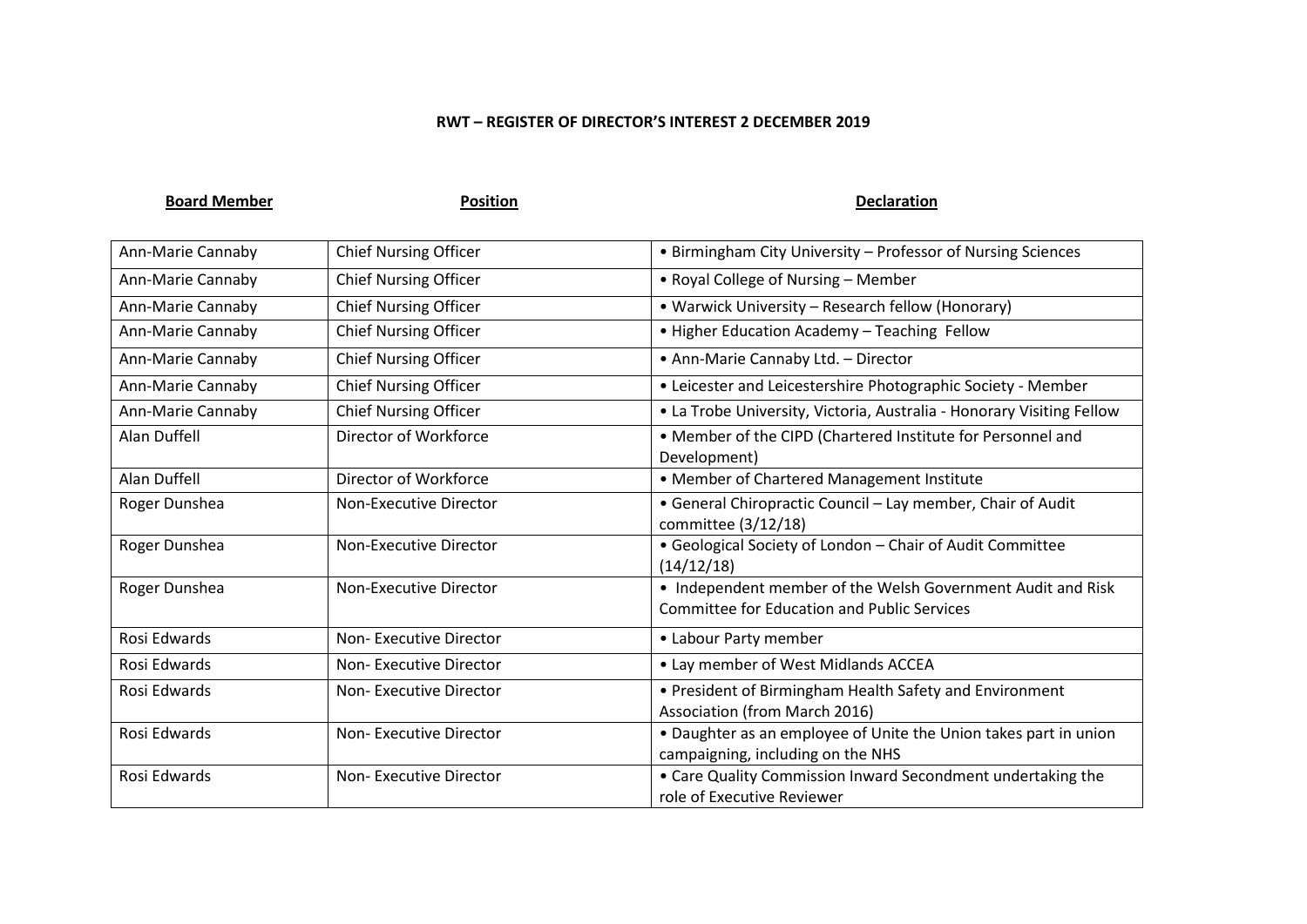| Rosi Edwards         | Non-Executive Director                             | . OECD work for the Italian National Government, the Autonomous<br>Province of Trentino, and Lombardy Regional government, as<br>consultant advising on their systems for regulating occupational<br>heath and safety |
|----------------------|----------------------------------------------------|-----------------------------------------------------------------------------------------------------------------------------------------------------------------------------------------------------------------------|
| <b>Steve Field</b>   | Chairman                                           | • University College London Partners - Non Executive Director                                                                                                                                                         |
| <b>Steve Field</b>   | Chairman                                           | • Nishkam Healthcare Trust Birmingham - Trustee                                                                                                                                                                       |
| <b>Junior Hemans</b> | Non-Executive Director                             | · Libran Enterprises (2011) Ltd - Director                                                                                                                                                                            |
| <b>Junior Hemans</b> | Non-Executive Director                             | • Tuntum Housing Association (Nottingham) - Chair of the Board                                                                                                                                                        |
| <b>Junior Hemans</b> | Non-Executive Director                             | . Wolverhampton Cultural Resource Centre - Chair of the Board                                                                                                                                                         |
| <b>Junior Hemans</b> | Non-Executive Director                             | • Prince's Trust - Business Mentor                                                                                                                                                                                    |
| Junior Hemans        | Non-Executive Director                             | • Kairos Experience Ltd - Company Secretary                                                                                                                                                                           |
| <b>Junior Hemans</b> | Non-Executive Director                             | • Member of Labour Party                                                                                                                                                                                              |
| Junior Hemans        | Non-Executive Director                             | • Wolverhampton University - visiting lecturer                                                                                                                                                                        |
| <b>Junior Hemans</b> | Non-Executive Director                             | • University College Birmingham - visiting lecturer                                                                                                                                                                   |
| David Loughton CBE   | <b>Chief Executive</b>                             | • Health policy adviser to the Labour and Conservative Parties                                                                                                                                                        |
| David Loughton CBE   | <b>Chief Executive</b>                             | • Dementia Health and Care Champion Group - Member                                                                                                                                                                    |
| David Loughton CBE   | <b>Chief Executive</b>                             | • National Institute for Health Research - Member of Advisory<br>Board                                                                                                                                                |
| David Loughton CBE   | <b>Chief Executive</b>                             | • Chair of West Midlands Cancer Alliance                                                                                                                                                                              |
| <b>Sultan Mahmud</b> | Director of Innovation Integration and<br>Research | • Member of the Advisory Board for the Centre for Health and<br>Social Care Leadership, HSMC, University of Birmingham                                                                                                |
| <b>Mary Martin</b>   | Non-Executive Director                             | • Martin Consulting (West Midlands) Ltd - director/owner of<br>business                                                                                                                                               |
| <b>Mary Martin</b>   | Non-Executive Director                             | • Performances Birmingham Ltd - Trustee/director, non-executive<br>member of Board for the charity                                                                                                                    |
| <b>Mary Martin</b>   | Non-Executive Director                             | · Midlands Art Centre - Trustee/director, non-executive member of<br>the Board for the charity                                                                                                                        |
| <b>Mary Martin</b>   | Non-Executive Director                             | • Friday Bridge Management Company Limited (residential property<br>management company)                                                                                                                               |
| <b>Mary Martin</b>   | <b>Non-Executive Director</b>                      | • Extracare Charitable Trust - non executive director/trustee from<br>16/11/17                                                                                                                                        |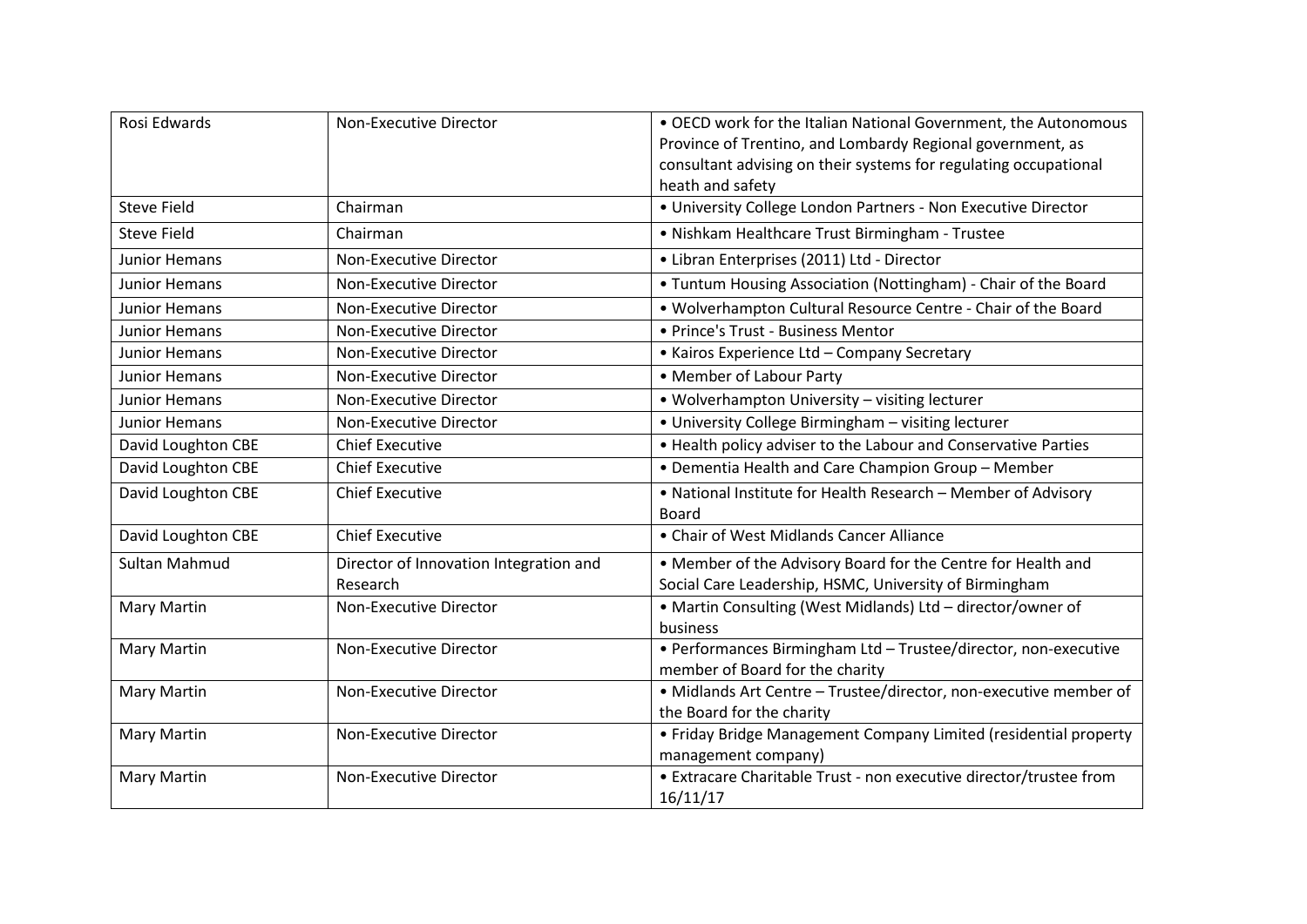| <b>Brian McKaig</b>   | <b>Deputy Medical Director</b>          | None                                                                  |
|-----------------------|-----------------------------------------|-----------------------------------------------------------------------|
| <b>Gwen Nuttall</b>   | <b>Chief Operating Officer</b>          | Calabar Vision 2020 Link - Trustee                                    |
| Dr. J. Odum           | <b>Medical Director</b>                 | None                                                                  |
| <b>Susan Rawlings</b> | Non-Executive Director                  | • Rawlings Heffernan Consultancy Services Ltd (RHCS Ltd) -            |
|                       |                                         | Director/Company Secretary                                            |
| <b>Susan Rawlings</b> | Non-Executive Director                  | • Beacon Centre for the Blind - Trustee                               |
| <b>Susan Rawlings</b> | Non-Executive Director                  | • Beacon4Life Community Interest Company - Director                   |
| Michael Sharon        | Strategic Advisor to the Trust Board    | • Member of the Liberal Democrat Party - from May 2017                |
| <b>Kevin Stringer</b> | <b>Chief Financial Officer</b>          | • Treasurer, West Midlands Branch - Healthcare Financial              |
|                       |                                         | <b>Management Association</b>                                         |
| Kevin Stringer        | <b>Chief Financial Officer</b>          | • Member of CIMA (Chartered Institute of Management                   |
|                       |                                         | Accountants)                                                          |
| Kevin Stringer        | <b>Chief Financial Officer</b>          | • Midlands and Lancashire Commissioning Support Unit - brother in     |
|                       |                                         | law is the Managing Director                                          |
| Danielle Oum          | Non-Executive Director                  | • Chair: Healthwatch Birmingham                                       |
| Danielle Oum          | Non-Executive Director                  | • Committee Member: Healthwatch England                               |
|                       |                                         |                                                                       |
| Danielle Oum          | Non-Executive Director                  | • Chair: Midlands Landlord, whg                                       |
| Danielle Oum          | Non-Executive Director                  | . Co - Chair, Health and Social Care Leadership Centre, University of |
|                       |                                         | Birmingham                                                            |
| Danielle Oum          | Non-Executive Director                  | • Chair: Walsall Healthcare NHS Trust                                 |
| Louise Toner          |                                         | • Associate Dean Faculty of Health, Education and Life Sciences at    |
|                       | <b>Associate Non-Executive Director</b> | <b>Birmingham City University</b>                                     |
| Louise Toner          | Associate Non-Executive Director        | • Member Birmingham and Solihull Local Workforce Action Board         |
|                       |                                         | and Education Reform Workforce Group                                  |
| <b>Louise Toner</b>   | <b>Associate Non-Executive Director</b> |                                                                       |
|                       |                                         | • Member Greater Birmingham Chamber of Commerce<br>Commonwealth Group |
| Louise Toner          | Associate Non-Executive Director        | • Chair Birmingham Commonwealth Association - Education Focus         |